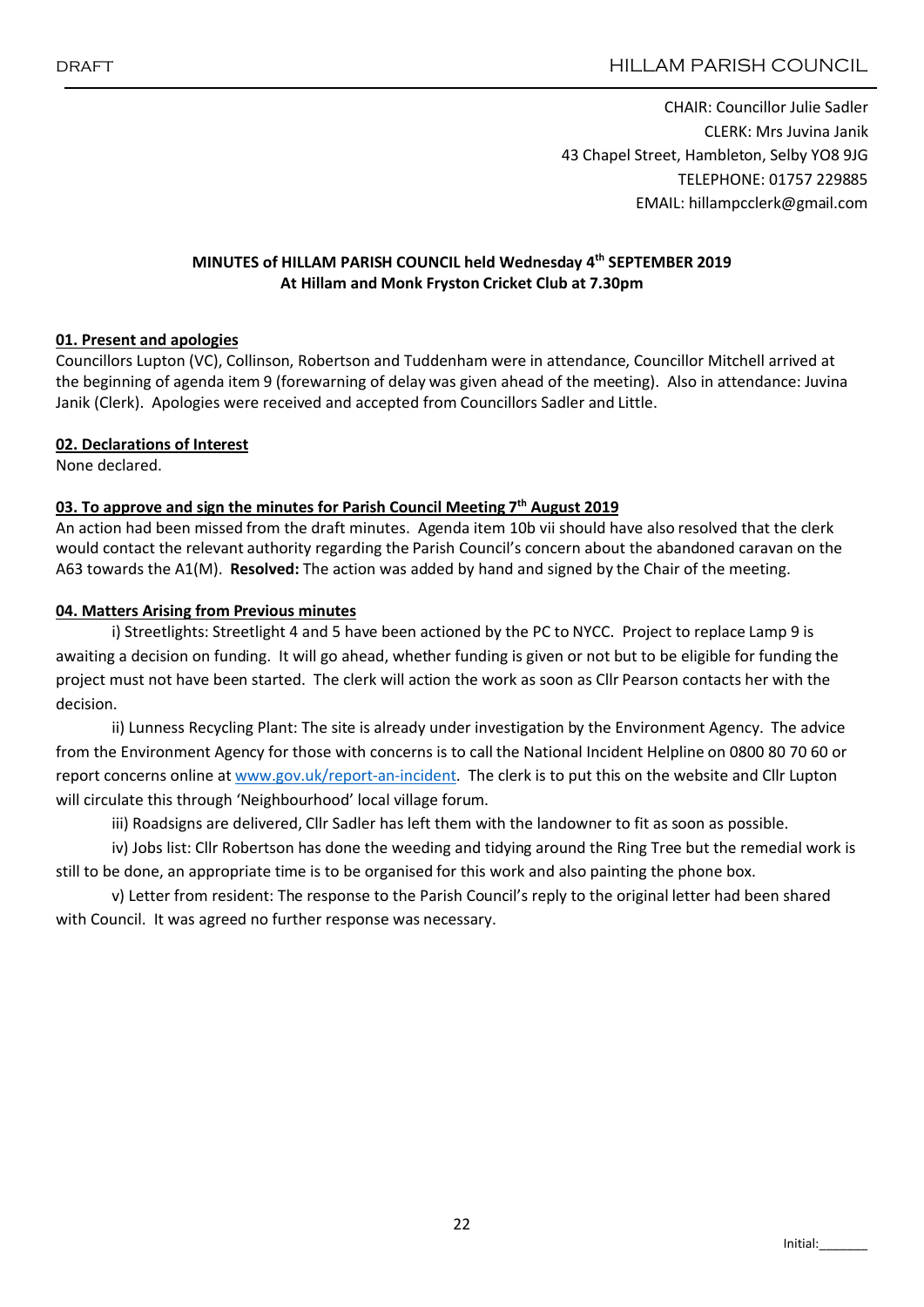# 05. Finance Report:

a) Resolved: The bank reconciliation for AUGUST was approved and signed.

|                                                                                                                         | Cashbook Opening     | Receipts   | Payments | <b>CASHBOOK Closing</b> | <b>BANK STATEMENT</b><br>Balance at |  |  |  |  |
|-------------------------------------------------------------------------------------------------------------------------|----------------------|------------|----------|-------------------------|-------------------------------------|--|--|--|--|
|                                                                                                                         | Balances 24 JULY 19: |            |          | Balance at 23           |                                     |  |  |  |  |
|                                                                                                                         |                      |            |          | AUGUST 2019             | 23 AUGUST 2019                      |  |  |  |  |
| Reserve                                                                                                                 | £1,228.38            |            |          | £1,228.38               | £1,228.38                           |  |  |  |  |
| Account                                                                                                                 |                      |            |          |                         |                                     |  |  |  |  |
| Current                                                                                                                 | £17,213.31           | <b>NIL</b> | 669.56   | £16,543.75              | £16,956.95                          |  |  |  |  |
| Account                                                                                                                 |                      |            |          |                         |                                     |  |  |  |  |
| O/S 693 PrintPlusLtd £163.20                                                                                            |                      |            |          |                         |                                     |  |  |  |  |
| O/S 677 MFHCA Grass Cutting Donation of £250.00                                                                         |                      |            |          |                         |                                     |  |  |  |  |
| ** CASHBOOK & STATEMENT RECONCILE**<br>£16,956.95 - £163.20 - £250 = £16,543.75                                         |                      |            |          |                         |                                     |  |  |  |  |
| NB: £1460.66 is ring-fenced grant for website and £500 is ring fenced for pump maintenance gifted by Hillam Historians. |                      |            |          |                         |                                     |  |  |  |  |

# b) To agree and approve invoices to be paid in SEPTEMBER

| ۽<br>Cheque | Payee                      | <b>Details</b>                |   | <b>TOTAL COST</b> |   | <b>VAT: To</b><br><b>Redaim</b> |  |
|-------------|----------------------------|-------------------------------|---|-------------------|---|---------------------------------|--|
|             | 694 Juvina Janik           | Clerk Salary JULY 2019        | £ |                   |   |                                 |  |
|             | 695 H&MF CRICKET CLUB      | INVOICE HPC002 MAY/JUN/JUL    | £ | 60.00             |   |                                 |  |
|             | 696 JUVINA JANIK           | REIMBURSE PAYMENT FOR FLAG    | f | 12.15             |   | 1.94                            |  |
|             | 697 S.G.Parkin             | <b>GRASS CUTTING INV 2216</b> | £ | 185.00            |   |                                 |  |
|             |                            | <b>TOTAL SEPTEMBER SPEND</b>  | £ | 478.51            | £ | 1.94                            |  |
|             | TOTAL 2019-20 ANNUAL SPEND |                               |   | 10,869.99         |   | £826.74                         |  |

Resolved: Payments were approved. Cheques to be signed at meeting close.

# 06. To review budget against costs so far in financial year 2019-20

Resolved: No concerns raised.

# 07. To consider action regarding clearance of A162 footpath from Betteras Hill Road to roundabout Resolved: Deferred, still awaiting response from NYCC

# 08. To discuss the Defibrillator Maintenance Agreement

Defibrillator invoices received for replacement pads. CHT have no record of Hillam taking the Managed Solution Package. Awaiting further clarification from CHT. Resolved: Proposed by Cllr Robertson and seconded by Cllr Tuddenham that the clerk can make an emergency payment for the Managed Solution Contract to be in place if necessary. All in favour, motion carried.

# 09. To consider action regarding Land Valuation

Land valuation will cost £250 by Stevensons. Reeds Rains have offered a free valuation but there has been no response from them when requesting to arrange a date for the valuation. Resolved: Clerk to follow up with Reeds Rains.

# 10. Planning

a) Applications:

i) 2019/0808/S73 – Ashfield Villas, Hillam Lane- Section 73 application for proposed 4 bedroom dwelling with detached double garage without complying with condition 2 of planning approval. Resolved: No observations. ii) 2019/0768/HPA – Applegarth Cottage, Main Street – Proposed erection of 2 storey side extension to west elevation and velux window to south roof elevation (retrospective). Resolved: No observations.